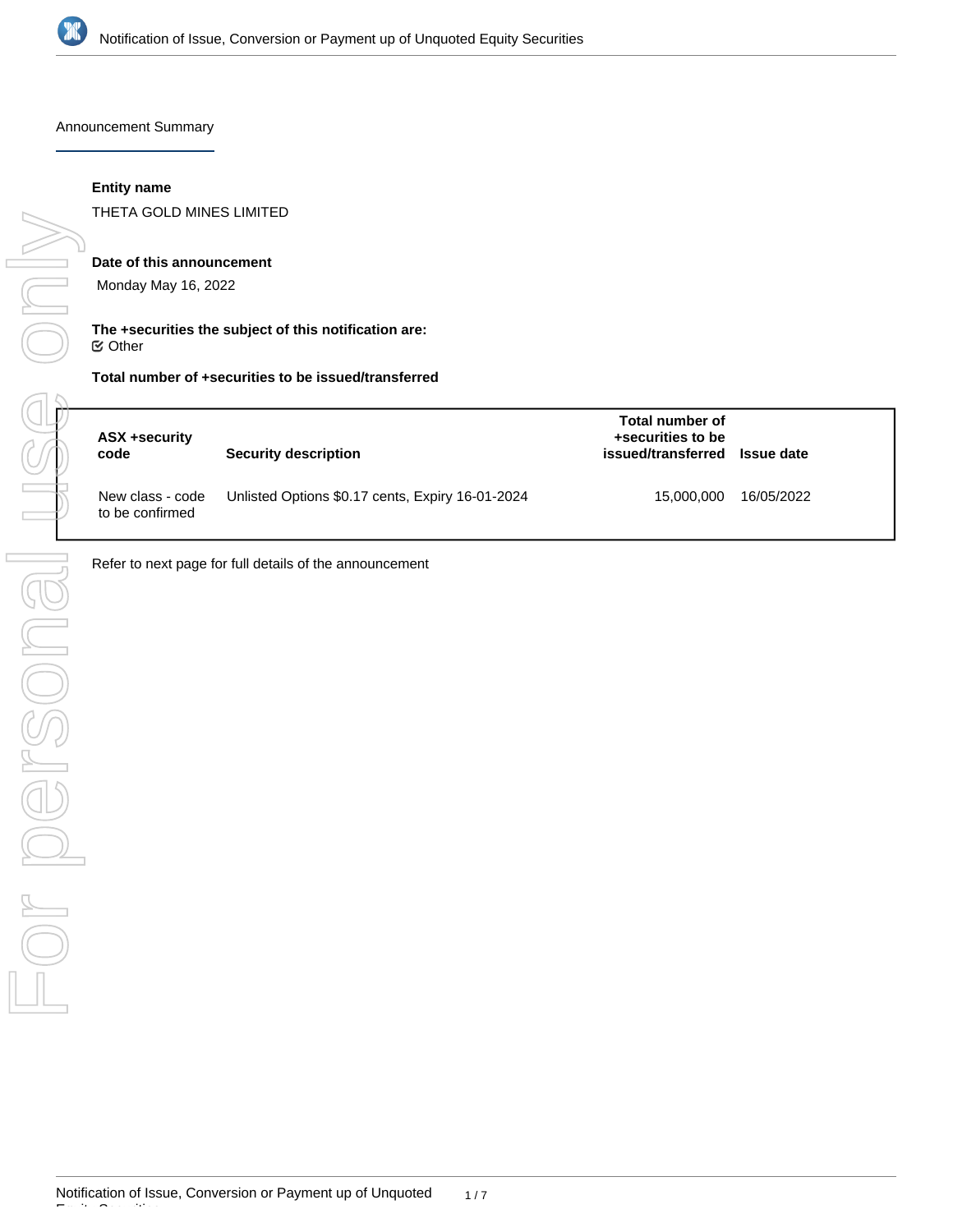

Part 1 - Entity and announcement details

# **1.1 Name of entity**

THETA GOLD MINES LIMITED

We (the entity named above) give notice of the issue, conversion or payment up of the following unquoted +securities.

**1.2 Registered number type**

ABN

**Registration number** 30131758177

**1.3 ASX issuer code**

TGM

**1.4 The announcement is** New announcement

# **1.5 Date of this announcement**

16/5/2022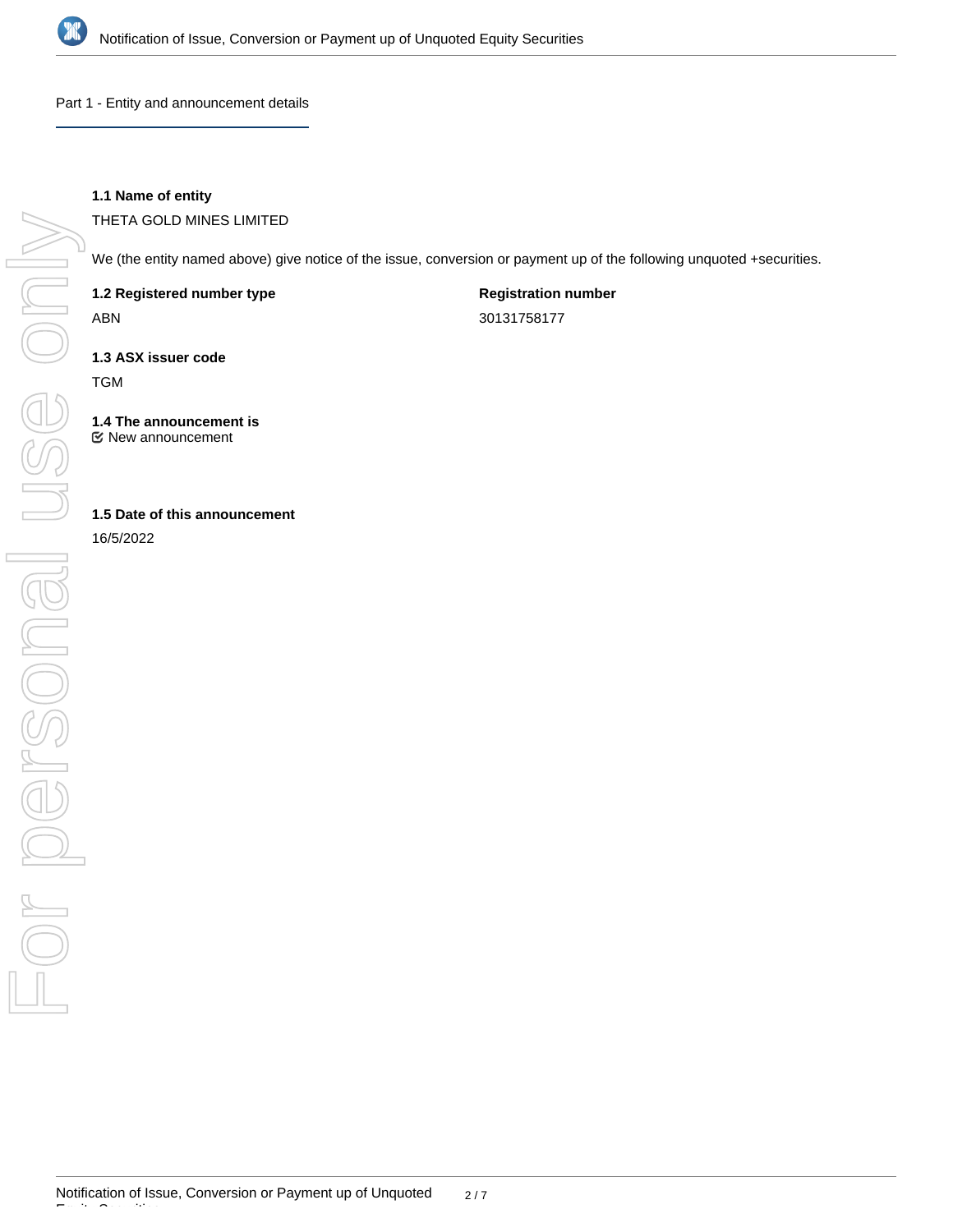

### Part 2 - Issue details

**2.1 The +securities the subject of this notification are:**

Other

# **Please specify**

15,000,000 unlisted options issued pursuant to a previously announced Appendix 3B on 13 May 2022.

# **2.2a This notification is given in relation to an issue of +securities in a class which is not quoted on ASX and which:**

does not have an existing ASX security code ("new class")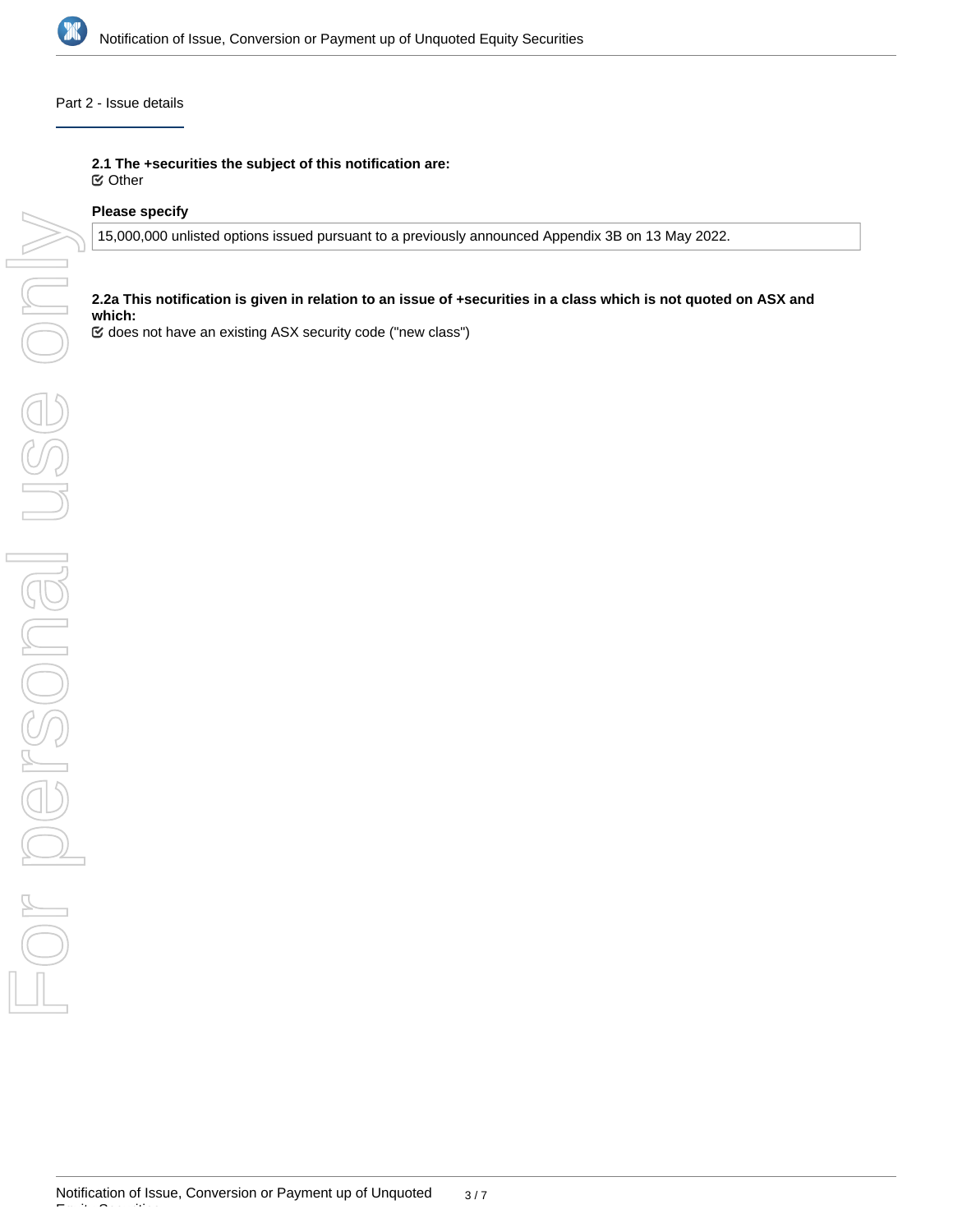

Part 3C - number and type of +securities the subject of this notification (new class) where issue has not previously been notified to ASX in an Appendix 3B

**+Security description**

### **New +securities**

**ASX +security code**

| +Security currency               | <b>Exercise price</b>                                                                             | <b>Expiry date</b>                                                                                               |
|----------------------------------|---------------------------------------------------------------------------------------------------|------------------------------------------------------------------------------------------------------------------|
| ions Details                     |                                                                                                   |                                                                                                                  |
|                                  |                                                                                                   |                                                                                                                  |
|                                  | https://www.asxonline.com/companies/e/status/viewPdf/2381709                                      |                                                                                                                  |
| issued.                          |                                                                                                   | Please provide a URL link for a document lodged with ASX setting out the material terms of the +securities being |
| listing rule 6.1?<br>ত No        |                                                                                                   | Have you received confirmation from ASX that the terms of the +securities are appropriate and equitable under    |
|                                  |                                                                                                   |                                                                                                                  |
| <b>M</b> Yes                     | Will all the +securities issued in this class rank equally in all respects from their issue date? |                                                                                                                  |
| 16/5/2022                        |                                                                                                   |                                                                                                                  |
|                                  | Date the +securities the subject of this notification were issued                                 |                                                                                                                  |
| Options                          |                                                                                                   |                                                                                                                  |
| +Security type                   |                                                                                                   | <b>ISIN code</b>                                                                                                 |
| New class - code to be confirmed |                                                                                                   | Unlisted Options \$0.17 cents, Expiry 16-01-2024                                                                 |

**Details of the existing class of +security that will be issued upon exercise or conversion of this new class of company option**

16/1/2024

AUD 0.17000000

**Other** 

# **Description**

AUD - Australian Dollar

15,000,000 Unlisted Options, exercise price \$0.17, expiry date 16 January 2024

**Any other information the entity wishes to provide about the +securities the subject of this notification**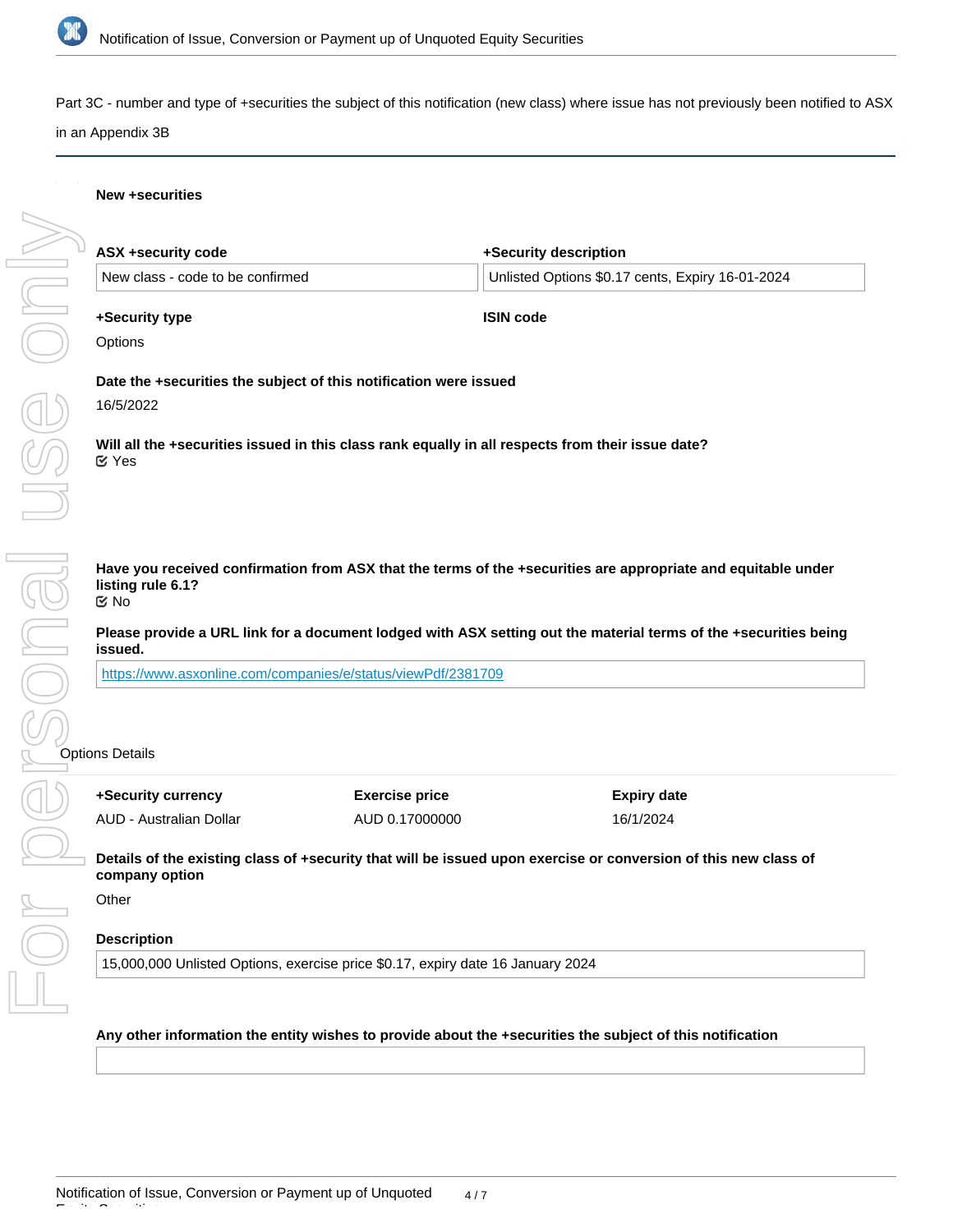

**Please provide any further information needed to understand the circumstances in which you are notifying the issue of these +securities to ASX, including why the issue of the +securities has not been previously announced to the market in an Appendix 3B**

N/A

#### Issue details

### **Number of +securities**

15,000,000

#### **Were the +securities issued for a cash consideration?**

No

### **Please describe the consideration being provided for the +securities**

# Nil

#### **Purpose of the issue**

**Other** 

# **Additional Details**

The Unlisted Options are issued to 2Invest AG pursuant to ASX release dated 13 May 2022.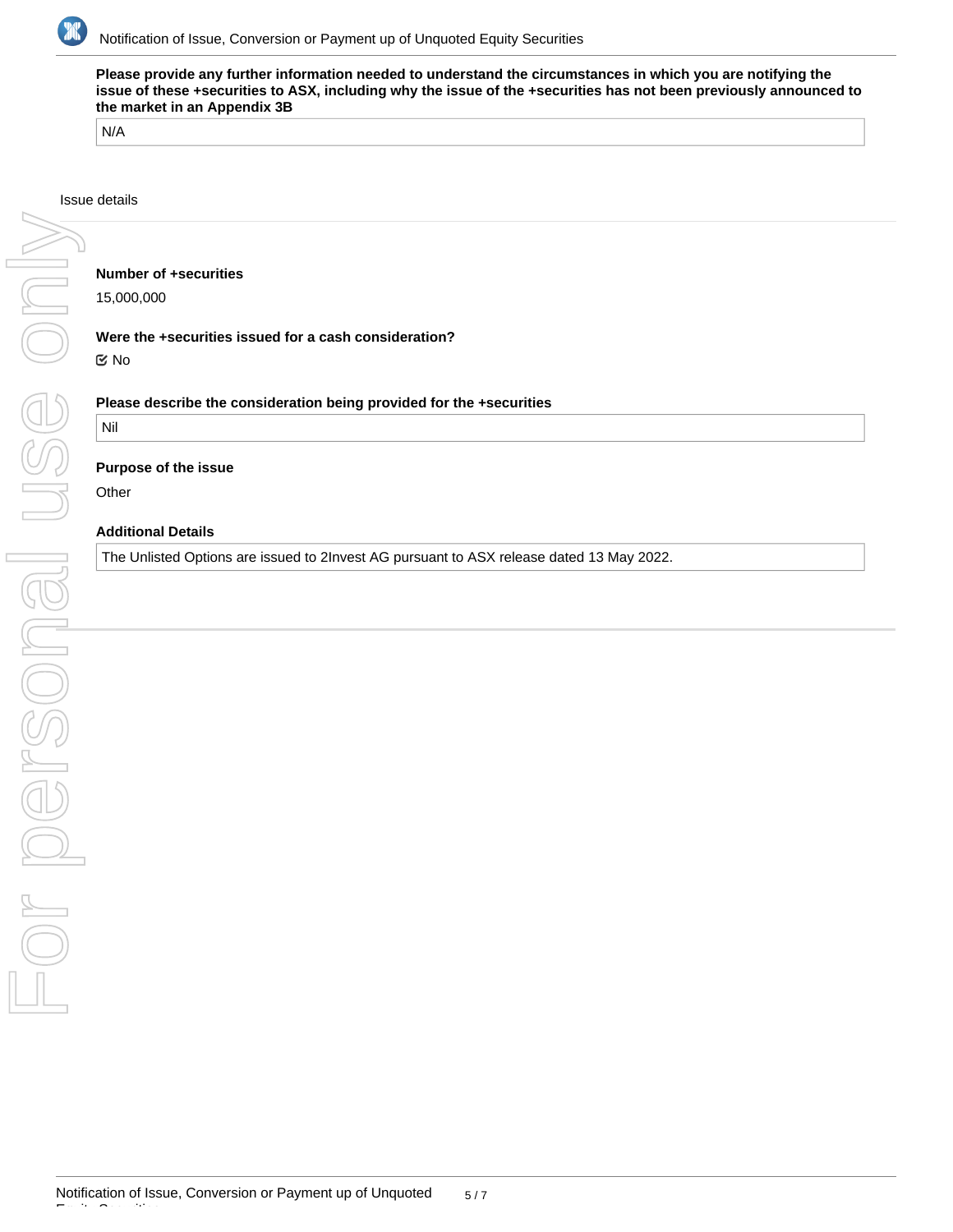

Part 4 - +Securities on issue

**Following the issue, conversion or payment up of the +securities the subject of this application, the +securities of the entity will comprise:**

**(A discrepancy in these figures compared to your own may be due to a matter of timing if there is more than one application for quotation/issuance currently with ASX for processing.)**

**4.1 Quoted +Securities (Total number of each +class of +securities quoted)**

| ASX +security code and description | Total number of<br>+securities on issue |
|------------------------------------|-----------------------------------------|
| TGM: ORDINARY FULLY PAID           | 550.227.337                             |

**4.2 Unquoted +Securities (Total number of each +class of +securities issued but not quoted on ASX)**

| ASX +security code and description                                                  | <b>Total number of</b><br>+securities on issue |
|-------------------------------------------------------------------------------------|------------------------------------------------|
| TGMAS: OPTION EXPIRING 30-JUN-2022 EX \$0.50                                        | 5,000,000                                      |
| TGMAAA: OPTION EXPIRING 31-JUL-2023 EX \$0.275                                      | 7,500,000                                      |
| TGMAAB: OPTION EXPIRING 30-SEP-2023 EX \$0.40                                       | 18,571,433                                     |
| <b>TGMAP: PERFORMANCE RIGHTS</b>                                                    | 12,420,000                                     |
| TGMAC: OPTION EXPIRING 31-DEC-2022 EX \$0.30                                        | 400,000                                        |
| TGMAD: OPTION EXPIRING 31-DEC-2025 EX \$0.50                                        | 1,900,000                                      |
| TGMAZ: 20% BEARER BOND NOTE 2021/2023                                               | 6,000,000                                      |
| TGMAA: OPTION EXPIRING 30-SEP-2025 EX \$0.40                                        | 3,200,000                                      |
| TGMAB: OPTION EXPIRING 30-SEP-2025 EX \$0.50                                        | 640,000                                        |
| TGMAR: OPTION EXPIRING 30-SEP-2022 EX \$0.30                                        | 800,000                                        |
| New class - code to be confirmed : Unlisted Options \$0.17 cents, Expiry 16-01-2024 | 15,000,000                                     |